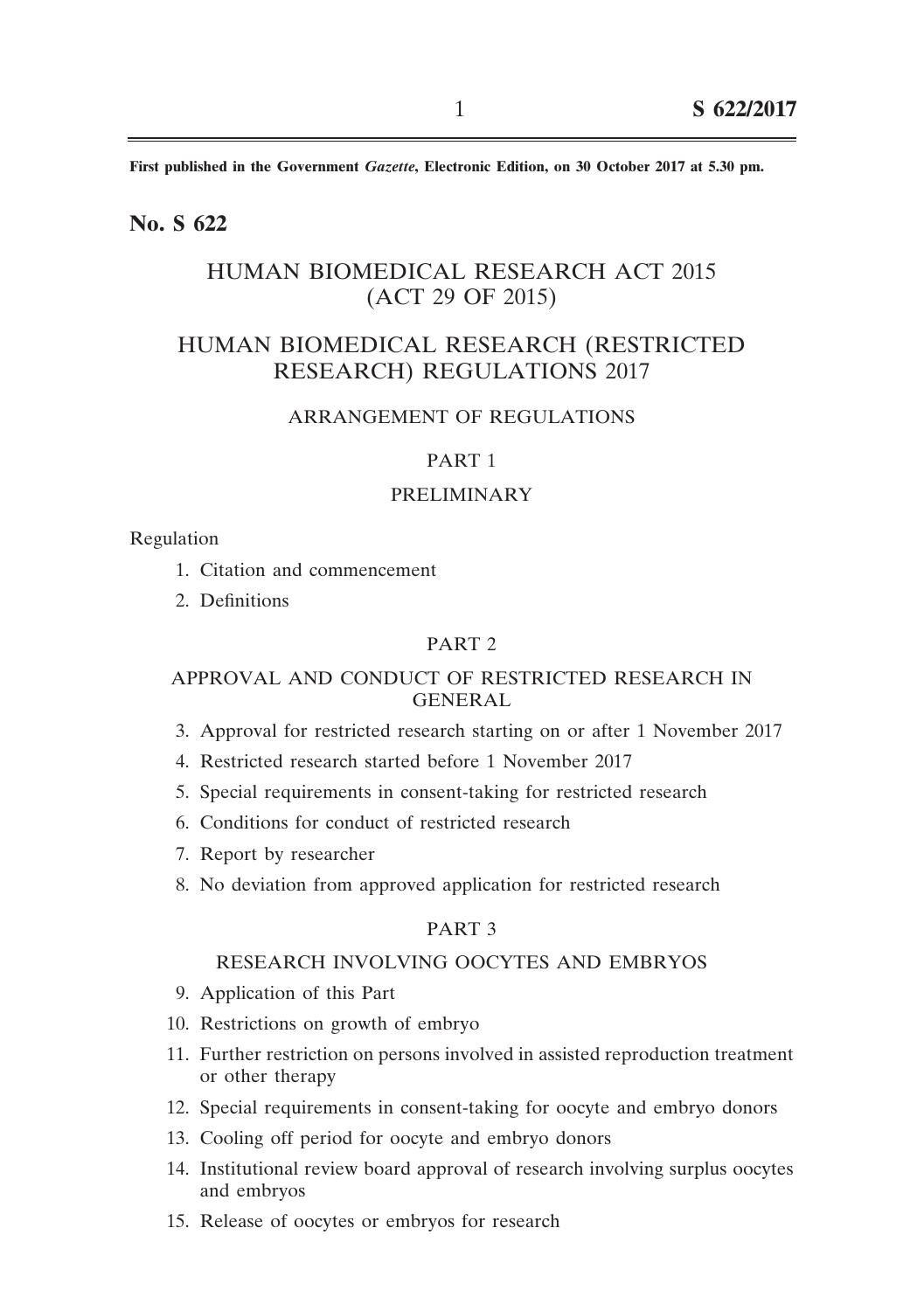# **MISCELLANEOUS**

Regulation

- 16. Electronic system
- 17. False information

In exercise of the powers conferred by section 63 of the Human Biomedical Research Act 2015, the Minister for Health makes the following Regulations:

# PART 1

# PRELIMINARY

## **Citation and commencement**

**1.** These Regulations are the Human Biomedical Research (Restricted Research) Regulations 2017 and come into operation on 1 November 2017.

## **Definitions**

- **2.** In these Regulations, unless the context otherwise requires ––
	- "assisted reproduction treatment" means the assisted reproduction services specified in the Second and Third Schedules to the Private Hospitals and Medical Clinics Regulations (Cap. 248,  $Rg$  1);
	- "institutional animal care and use committee" means an institutional animal care and use committee appointed under rule 7 of the Animals and Birds (Care and Use of Animals for Scientific Purposes) Rules (Cap. 7, R 10) by the research institution supervising the restricted research in its capacity as a licensee under those Rules;
	- "restricted research" means any restricted human biomedical research.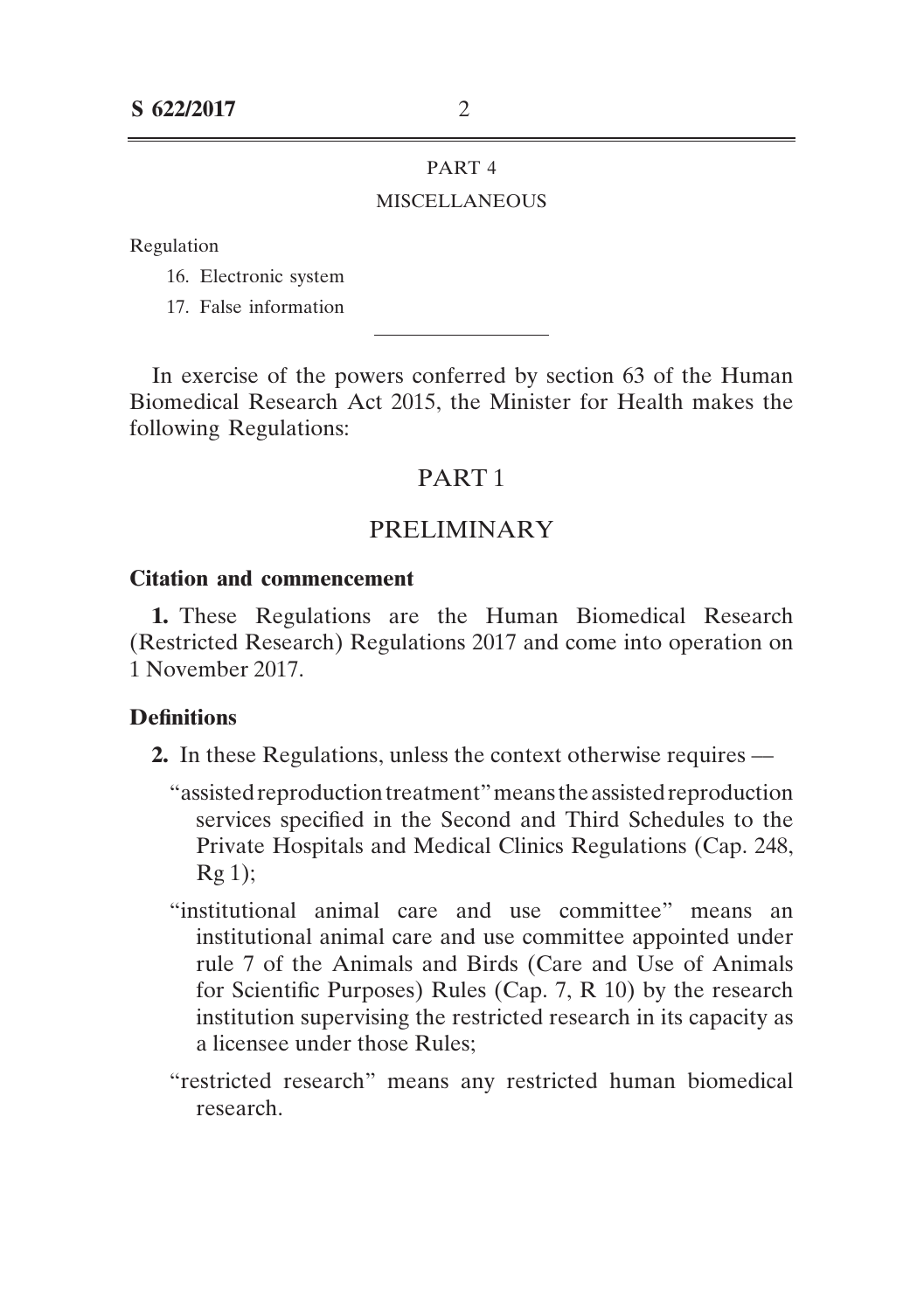# APPROVAL AND CONDUCT OF RESTRICTED RESEARCH IN GENERAL

## **Approval for restricted research starting on or after 1 November 2017**

**3.**—(1) This regulation applies to any restricted research which starts on or after 1 November 2017.

(2) The researcher must, before starting any restricted research mentioned in paragraph (1) ensure that the conduct of the restricted research is approved by all of the following:

- (*a*) an institutional review board of the research institution under whose supervision or control the restricted research is to be conducted by the researcher;
- (*b*) an institutional animal care and use committee where any living postnatal animal, living animal foetus or a living animal embryo is to be used in the restricted research;
- (*c*) the Director.

(3) The application to the Director for approval mentioned in paragraph  $(2)(c)$  for any restricted research must —

- (*a*) contain the following information and particulars:
	- (i) particulars of the principal researcher and any other individual who is involved in the restricted research;
	- (ii) the title of the research proposal;
	- (iii) the name of the research institution under whose supervision or control the restricted research is to be conducted by the researcher;
	- (iv) the location or facility where the restricted research will be carried out;
	- $(v)$  such other information or particulars as may be specified in the electronic application system on the Internet website at https://elis.moh.gov.sg/tiaras;
- (*b*) be accompanied by the approvals or certified true copies of the approvals mentioned in paragraph  $(2)(a)$  and if applicable, (*b*); and
- (*c*) be submitted through the research institution.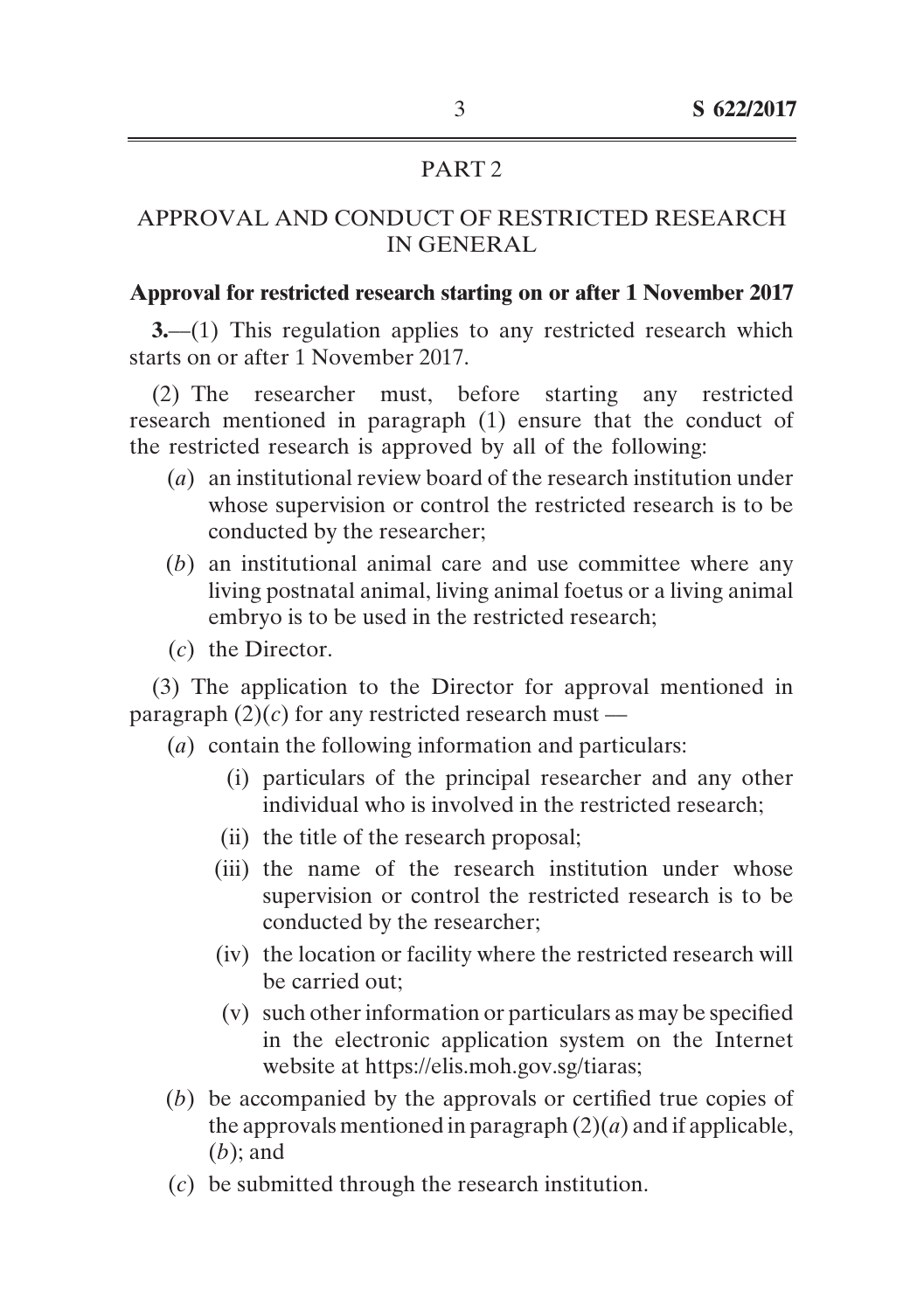(4) A research proposal for or involving restricted research must not be reviewed by an institutional review board through an expedited process, and not be exempted from review by an institutional review board.

(5) In determining whether to grant approval under paragraph  $(2)(c)$ , the Director may consult an advisory committee established under section 5(2) of the Act.

(6) The Director's approval under paragraph  $(2)(c)$  is valid for such period as the Director may determine.

## **Restricted research started before 1 November 2017**

**4.**––(1) This regulation applies to any restricted research which started at any time before 1 November 2017 and has not been completed before that date.

(2) The research institution under whose supervision or control the restricted research mentioned in paragraph (1) is conducted must ––

- (*a*) notify the Director of the conduct of all such restricted research no later than 1 December 2017; and
- (*b*) ensure that the restricted research is conducted only by the persons named in a research proposal approved by an institutional review board.

(3) Where the restricted research mentioned in paragraph (1) is not expected to be completed before 1 November 2018, the researcher conducting that research must before that date, ensure that the conduct of the restricted research is approved by all of the following:

- (*a*) an institutional review board of the research institution under whose supervision or control the restricted research is to be conducted by the researcher;
- (*b*) an institutional animal care and use committee where any living postnatal animal, living animal foetus or a living animal embryo is to be used in the restricted research;
- (*c*) the Director.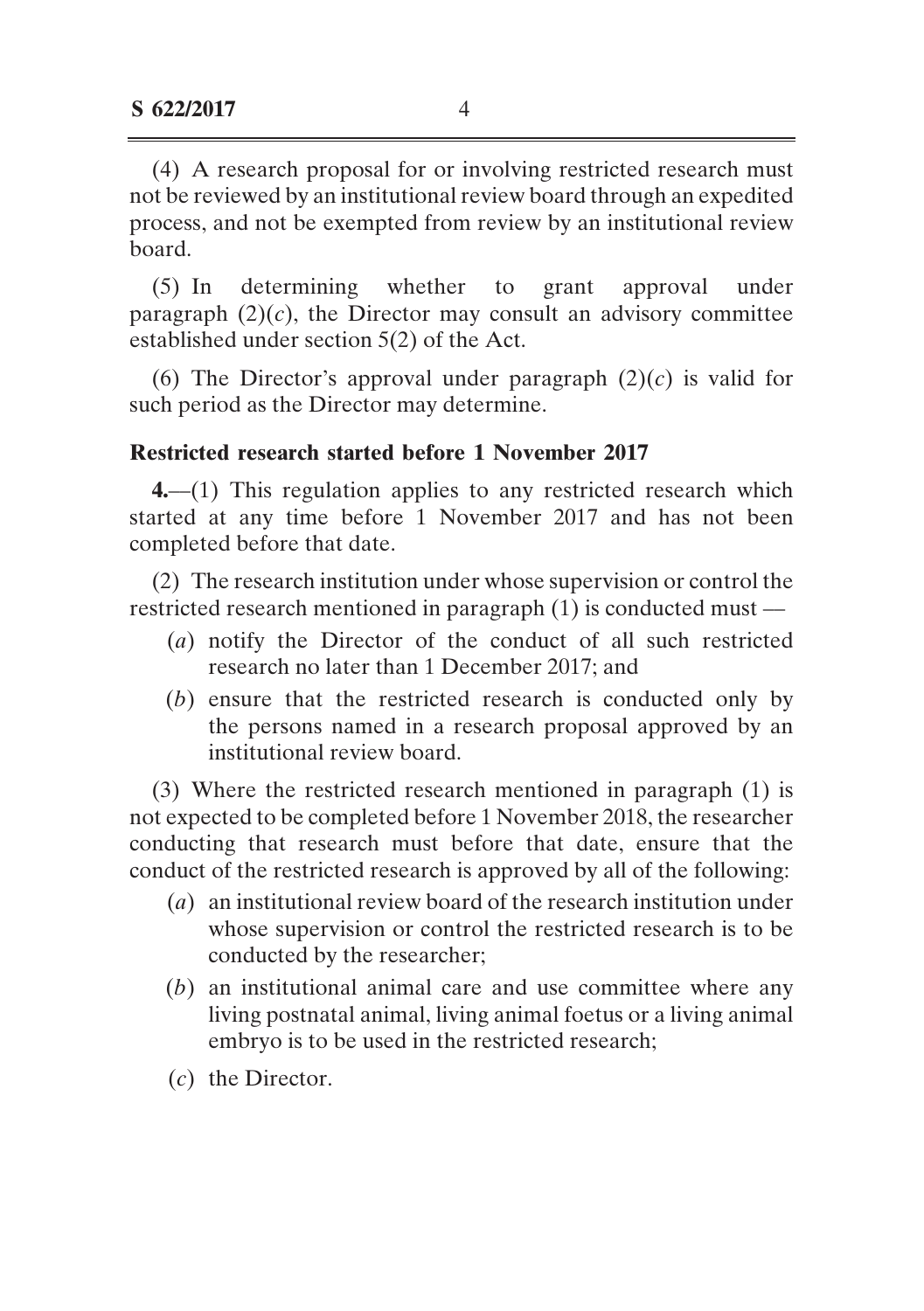(4) The application to the Director for approval mentioned in paragraph  $(3)(c)$  for any restricted research must —

- (*a*) contain the following information and particulars:
	- (i) particulars of the principal researcher and any other individual who is involved in the restricted research;
	- (ii) the title of the research proposal;
	- (iii) the name of the research institution under whose supervision or control the restricted research is to be conducted by the researcher;
	- (iv) the location or facility where the restricted research will be carried out;
	- (v) such otherinformation or particulars as may be specified in the electronic application system on the Internet website at https://elis.moh.gov.sg/tiaras;
- (*b*) be accompanied by the approvals or certified true copies of the approvals mentioned in paragraph  $(3)(a)$  and if applicable, (*b*); and
- (*c*) be submitted through the research institution.

(5) A research proposal for or involving restricted research must not be reviewed by an institutional review board through an expedited process, and not be exempted from review by an institutional review board.

(6) In determining whether to grant approval under paragraph  $(3)(c)$ , the Director may consult an advisory committee established under section 5(2) of the Act.

(7) The Director's approval under paragraph  $(3)(c)$  is valid for such period as the Director may determine.

(8) To avoid doubt, paragraph (3) does not apply to restricted research which started before 1 November 2017 and is expected to be completed before 1 November 2018.

# **Special requirements in consent-taking for restricted research**

**5.** The appropriate consent of the research subject in a restricted research proposal ––

 (*a*) must be obtained from the research subject who has capacity to give consent in person; and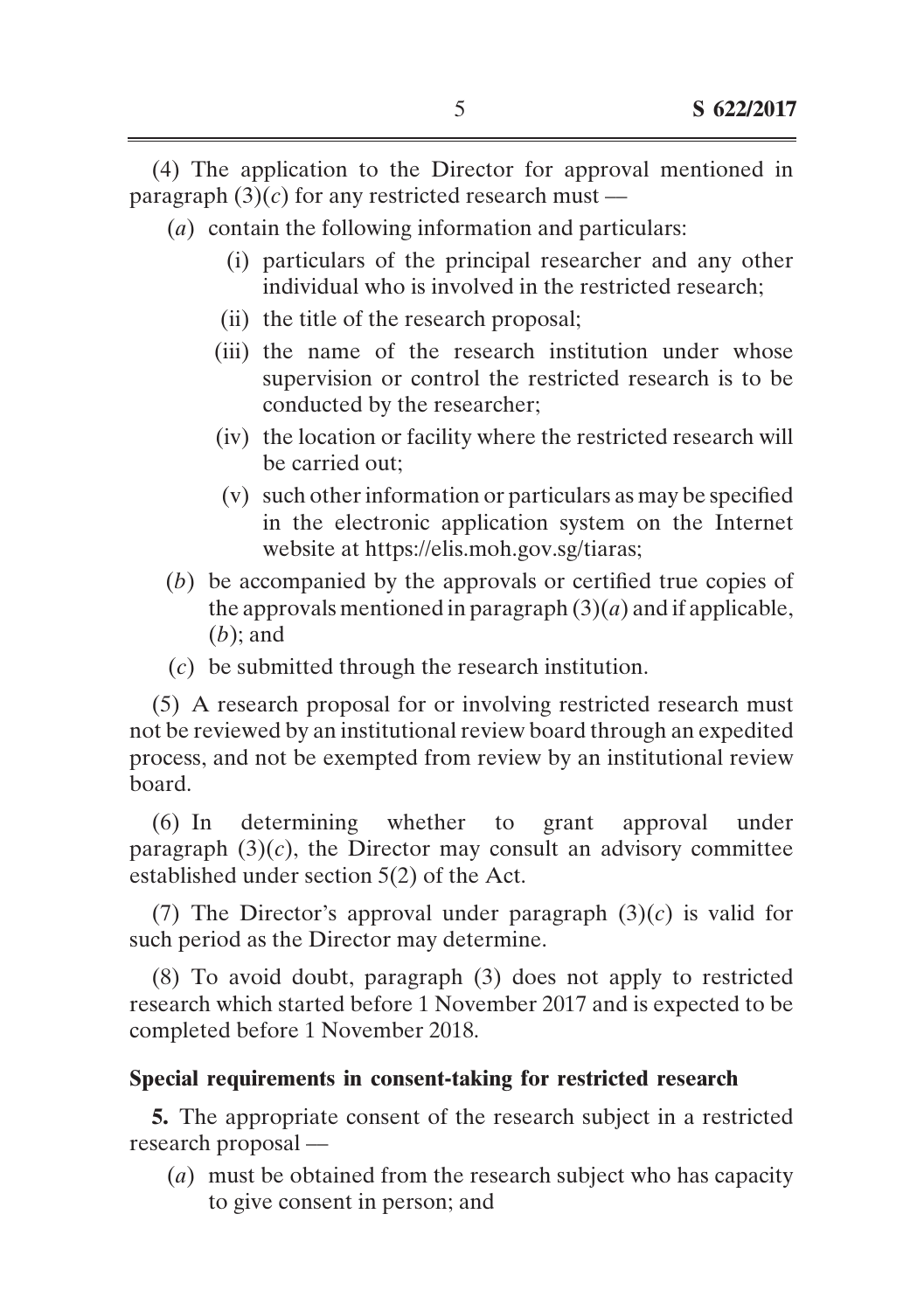(*b*) must not be obtained from another person who is authorised under Part 3 of the Act to give consent on the subject's behalf.

## **Conditions for conduct of restricted research**

**6.**—(1) In granting an approval for restricted research under regulation 3 or 4, the Director may impose such conditions as the Director may think fit and the research institution and every researcher involved in that research must comply with such conditions.

(2) Without limiting paragraph (1), in the case of any restricted research specified in paragraph 2 of the Fourth Schedule to the Act, the Director may impose conditions relating to the occurrence or likelihood of human sentience or human consciousness.

(3) Where any restricted research is stopped because of any condition imposed by the Director, the restricted research may only be resumed with the Director's approval in writing.

(4) Every restricted research must be carried out only atsuch location or facility, and by such researchers, as are approved by the Director.

### **Report by researcher**

**7.**—(1) Every researcher must submit to the Director at the times and intervals the Director determines, a periodic report in the form set out on the Internet website at https://elis.moh.gov.sg/tiaras of the progress of the restricted research including the compliance with the conditions of the approval for the restricted research.

(2) Any person who contravenes paragraph (1) shall be guilty of an offence and shall be liable on conviction to a fine not exceeding \$10,000 or to imprisonment for a term not exceeding 12 months or to both.

## **No deviation from approved application for restricted research**

**8.** The researcher and the research institution conducting restricted research must ensure that the restricted research does not deviate from the research proposal approved by the Director under these Regulations without the prior written approval of the Director.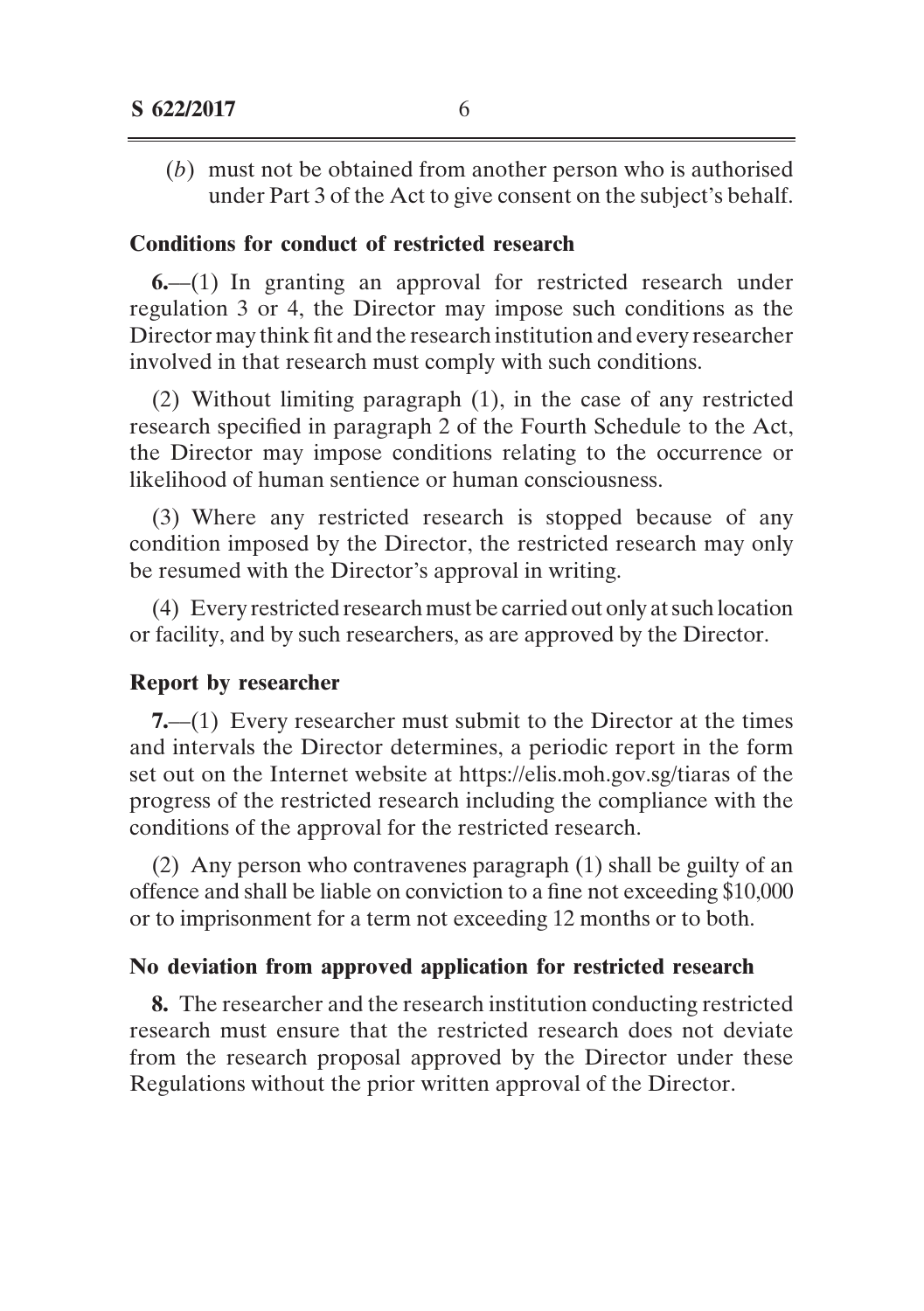## RESEARCH INVOLVING OOCYTES AND EMBRYOS

## **Application of this Part**

**9.** This Part, except for regulation 10, does not apply to oocytes and embryos imported from a place outside Singapore for the purpose of research in Singapore where there is documentary evidence that consent has been given in accordance with the legal or ethical requirements of that place.

### **Restrictions on growth of embryo**

**10.** Every research institution and every researcher conducting restricted research must ensure that restricted research carried out does not involve a human embryo which is more than 14 days old from the time of creation of the embryo (excluding any period when the development of the embryo is suspended).

# **Further restriction on persons involved in assisted reproduction treatment or other therapy**

**11.** Every research institution and every researcher must ensure that a person (*A*) (including that researcher) must not be involved in restricted research involving the use of any oocyte or embryo obtained from a woman (*B*) where *A* was previously involved in the assisted reproduction treatment or other therapeutic treatment of *B* during which the oocyte or embryo was obtained.

# **Special requirements in consent-taking for oocyte and embryo donors**

**12.**—(1) The appropriate consent of the donor of any oocyte or embryo for the purpose of restricted research ––

- (*a*) must be obtained from the donor in person and only if the donor has capacity to give consent; and
- (*b*) must not be obtained from another person who is authorised under Part 3 of the Act to give consent on the subject's behalf.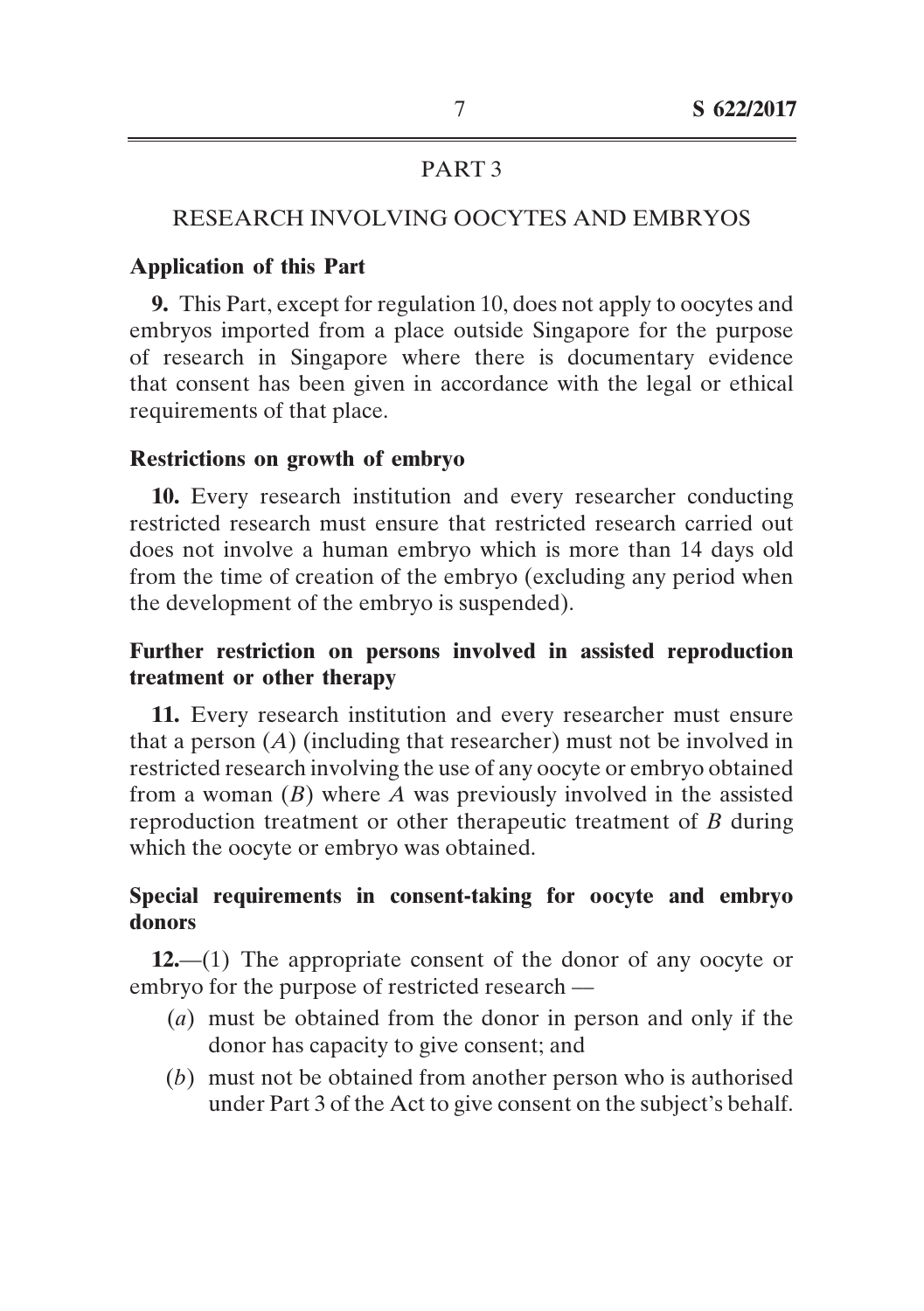(2) Every research institution and every researcher must ensure that consent from the donor of any oocyte or embryo for the purpose of restricted research must be separately and independently obtained from any consent for assisted reproduction treatment or any other therapeutic purpose.

(3) So long as the consent from the donor of any oocyte or embryo for the purpose of restricted research is separately and independently obtained from any consent for assisted reproduction treatment or any other therapeutic purpose, the consent from the donor need not be taken on different days.

(4) The potential donor of any oocyte must confirm in writing at the time that her consent is taken that she has been informed of the full implications of the donation and that she does not require her oocyte for future reproductive use.

(5) The potential donor of any embryo and her husband at the time of the assisted reproduction treatment must both confirm in writing at the time that the consent is taken that ––

- (*a*) they have each been informed of the full implications of the donation; and
- (*b*) they do not require the embryo for future reproductive use.
- $(6)$  The research institution and the researcher must ensure that  $-$ 
	- (*a*) only surplus embryos created in assisted reproduction treatment may be used for research; and
	- $(b)$  the consent of both the potential donor of the surplus embryo and her husband at the time of that assisted reproduction treatment have been obtained in accordance with paragraphs  $(1)$ ,  $(2)$ ,  $(3)$  and  $(5)$ .

# **Cooling off period for oocyte and embryo donors**

**13.**—(1) The consent from the donor of any oocyte or embryo for the purpose of restricted research, must be obtained only after a period of 8 days after the day all the relevant information necessary for the informed consent has been given to the donor.

(2) Paragraph (1) does not apply to any immature oocyte or non-viable embryo that is unsuitable for fertility treatment and would otherwise be discarded.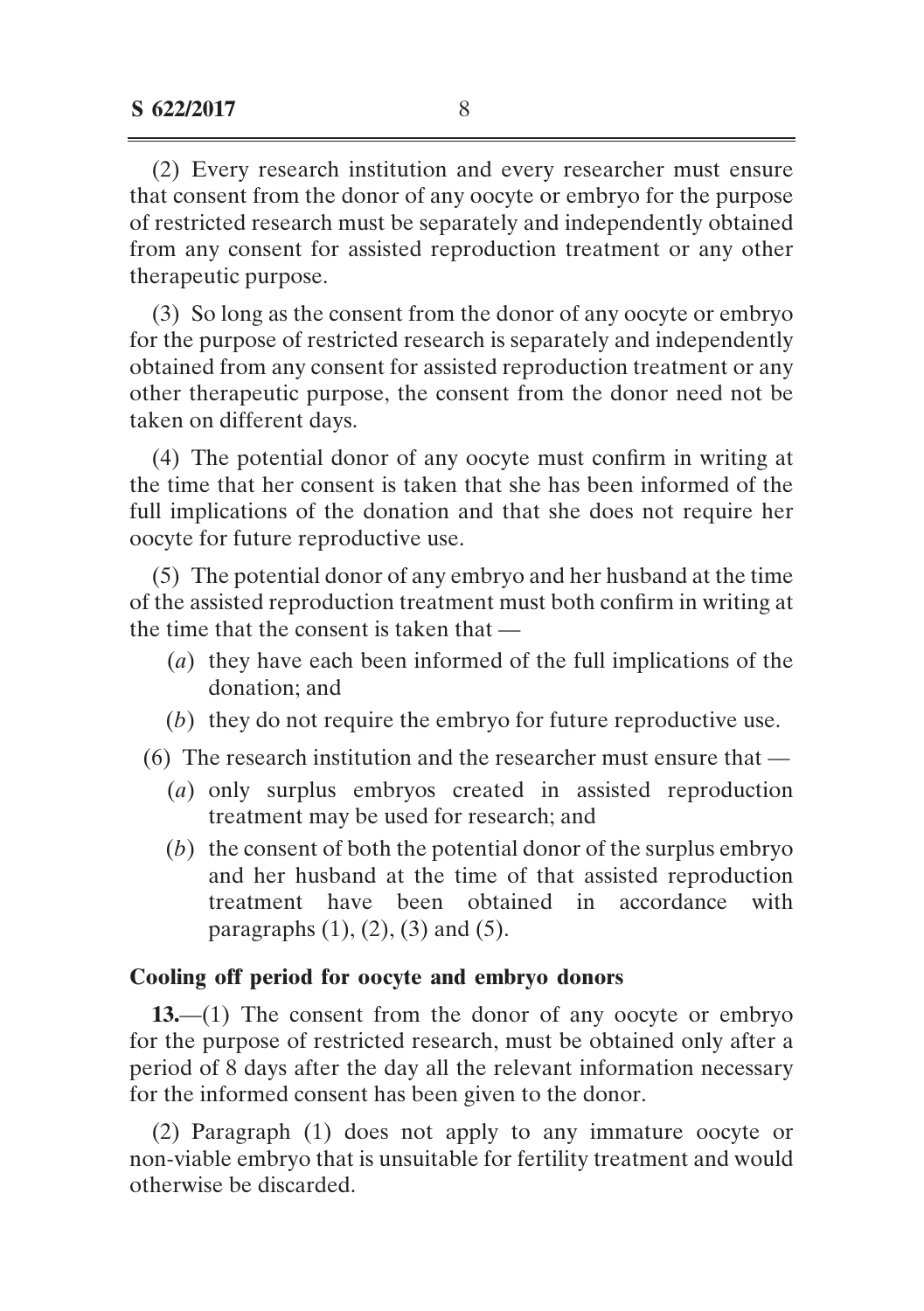# **Institutional review board approval of research involving surplus oocytes and embryos**

**14.** Where an institutional review board reviews a research proposal involving the use of surplus oocytes or surplus embryos or both, the board must ensure that ––

- (*a*) where a potential donor for research is also a woman undergoing fertility treatment, the restricted research will only use surplus oocytes or surplus embryos or both that are no longer required for therapeutic purposes;
- (*b*) the research proposal has adequate provisions to ensure the safety and welfare of research participants;
- (*c*) the research proposal has adequate provisions to ensure the ethical procurement of surplus oocytes or surplus embryos or both; and
- (*d*) the research proposal adequately addresses the ethical concerns affecting individual research participants.

# **Release of oocytes or embryos for research**

15.—(1) Every researcher conducting or intending to conduct restricted research involving the use of oocytes or embryos must apply to the Director, through his or her research institution, for approval for the relevant tissue bank, if any, to release oocytes or embryos or both.

(2) Paragraph (1) does not apply to any immature oocyte or non-viable embryo that is unsuitable for fertility treatment and would otherwise be discarded.

(3) In determining whether to grant any approval for the release of oocytes or embryos or both, the Director may consult the advisory committee established under section 5(2) of the Act.

(4) The advisory committee established under section 5(2) of the Act must, in advising the Director on whether to approve the release of oocytes or embryos or both ––

- (*a*) review the scientific merit of the research proposal; and
- (*b*) consider the ethical issues and concerns with regard to conducting such a research at the wider societal level.